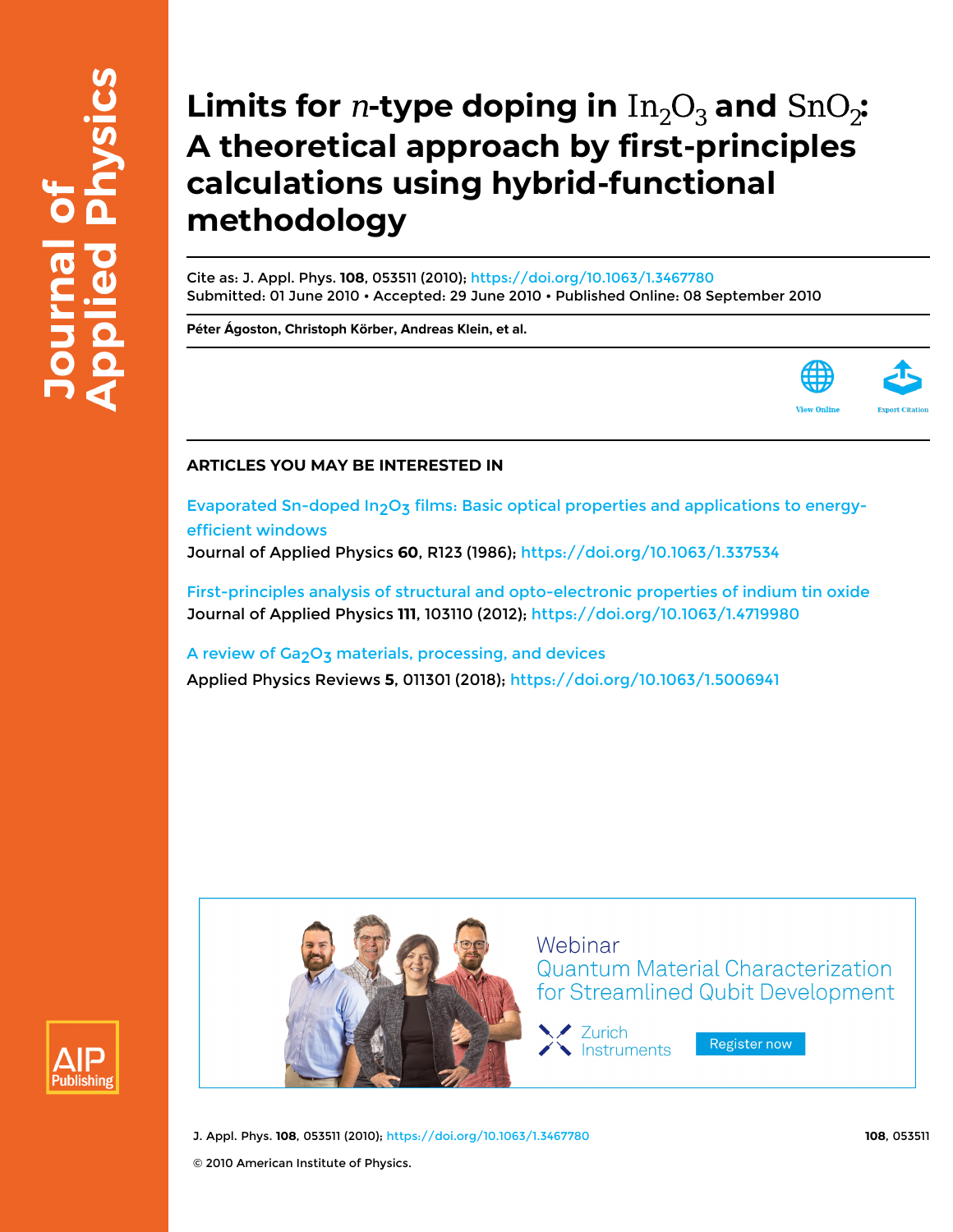## Limits for *n*-type doping in  $In_2O_3$  and SnO<sub>2</sub>: A theoretical approach by **[first-principles calculations using hybrid-functional methodology](http://dx.doi.org/10.1063/1.3467780)**

Péter Ágoston,<sup>1,a)</sup> Christoph Körber,<sup>1</sup> Andreas Klein,<sup>1</sup> Martti J. Puska,<sup>2</sup> Risto M. Nieminen,<sup>2</sup> and Karsten Albe<sup>1</sup>

1 *Institut für Materialwissenschaft, TU Darmstadt, Petersenstr. 32, D-64287 Darmstadt, Germany* 2 *Department of Applied Physics, Aalto University School of Science and Technology, P.O. Box 11100, FIN-00076 AALTO, Finland*

(Received 1 June 2010; accepted 29 June 2010; published online 8 September 2010)

The intrinsic *n*-type doping limits of tin oxide  $(SnO_2)$  and indium oxide  $(In_2O_3)$  are predicted on the basis of formation energies calculated by the density-functional theory using the hybrid-functional methodology. The results show that  $SnO<sub>2</sub>$  allows for a higher *n*-type doping level than  $In<sub>2</sub>O<sub>3</sub>$ . While *n*-type doping is intrinsically limited by compensating acceptor defects in  $In_2O_3$ , the experimentally measured lower conductivities in  $SnO<sub>2</sub>$ -related materials are not a result of intrinsic limits. Our results suggest that by using appropriate dopants in  $SnO<sub>2</sub>$  higher conductivities similar to  $In<sub>2</sub>O<sub>3</sub>$ should be attainable. © 2010 American Institute of Physics. [doi[:10.1063/1.3467780](http://dx.doi.org/10.1063/1.3467780)]

#### **I. INTRODUCTION**

Transparent conducting oxides (TCO) exhibit a unique combination of electrical conductivity and optical transparency in the visual range.<sup>1</sup> In<sub>2</sub>O<sub>3</sub> and SnO<sub>2</sub> are widely used in optoelectronic devices<sup>2</sup> and in gas-sensing applications.<sup>3</sup> Under reducing conditions these materials exhibit *n*-type conductivity and oxygen deficiency due to the occurrence of oxygen vacancies<sup>4[–6](#page-5-4)</sup> and possibly hydrogen.<sup>7–[9](#page-5-6)</sup>

The conductivity in these TCO materials is usually obtained by adding large amounts  $(2\% - 10\%)$  of *n*-type dopants to the host.<sup>1</sup> The conductivity is then mainly determined by the free electron concentration in the conduction band. On the other hand, the conductivity is given by the doping efficiency, i.e., the degree of ionization of the dopant, which is generally high for frequently-used material combinations such as tin in  $In_2O_3$  (ITO) or fluorine or antimony in  $SnO_2$ (FTO and ATO, respectively).

While ITO shows the highest conductivities of all the TCO materials its high price has stimulated research for finding cheaper alternatives. $^{10,11}$  $^{10,11}$  $^{10,11}$  ATO, on the other hand, is cheap but lower conductivities obtained $12$  hinder its commercial application. Doping on the anion site with fluorine in FTO increases the conductivities but FTO is still significantly outperformed by  $ITO<sup>10</sup>$  Additionally, it is difficult to use fluorine in conjunction with sputtering techniques. For these materials degenerate carrier densities can easily be obtained, reflected in a Fermi level position within the conduction band. High Fermi energies, however, can only be achieved, if no compensating intrinsic defects such as cation vacancies and oxygen interstitials are limiting the range of accessible Fermi level positions. Therefore a detailed understanding of the properties of intrinsic acceptor-type compensating defects is necessary for estimating *n*-type doping limits in these materials.

Frank and Köstlin $^{13}$  proposed the well-established view that the doping limit in ITO should be exclusively ruled by the occurrence of interstitial oxygen, which at the same time binds to the tin dopants. To the best of our knowledge a similar model for ATO or FTO has not yet been established. Experimentally, no significant influence of the oxygen partial pressure on the conductivity was found for ATO samples,<sup>12</sup> which suggests that the presence of intrinsic acceptors is of minor importance in this material. In the case of FTO, a decrease in conductivity, however, has been reported for high fluorine contents, which was assumed to be due to the occurrence of fluorine interstitial acceptors. $14,15$  $14,15$  On the other hand, anomalies in electrical conductivity measurements of pure and slightly acceptor-doped  $SnO<sub>2</sub>$  samples as a function of oxygen partial pressure and dilatation measurements<sup>16</sup> hint to the presence of cation vacancies at elevated temperatures.

Density-functional theory (DFT) calculations within the generalized gradient approximation (GGA) have confirmed that oxygen interstitials in  $In_2O_3$  are more stable than indium vacancies, $5$  which is in line with the defect model of Frank and Köstlin. Of intrinsic acceptor in  $SnO<sub>2</sub>$ , tin vacancies have lower formation energies than oxygen interstitials.<sup>6</sup> In both studies, however, the formation energies are severely underestimated leading to pinning values of the Fermi energy well below those experimentally accessible.<sup>17</sup> This would imply, that in contrast to experimental findings, *n*-type doping is hardly possible especially under more oxygen-rich conditions and that the Fermi level cannot enter into conduction band significantly. If one considers the large formation entropies of acceptor-type defects<sup>18</sup> the situation becomes even worse. The main reason for this deficiency is the shortcomings of local approximations to DFT which are especially significant in the case  $n$ -type  $TCOs<sup>4</sup>$ .

In this study, we revisit the problem of the thermodynamic stability of acceptor-type point defects in  $In_2O_3$  and  $SnO<sub>2</sub>$  using hybrid-functional DFT in conjunction with finite-size corrections based on the local density approximation (LDA) and large supercells. a)Electronic mail: agoston@mm.tu-darmstadt.de. 
and large supercells.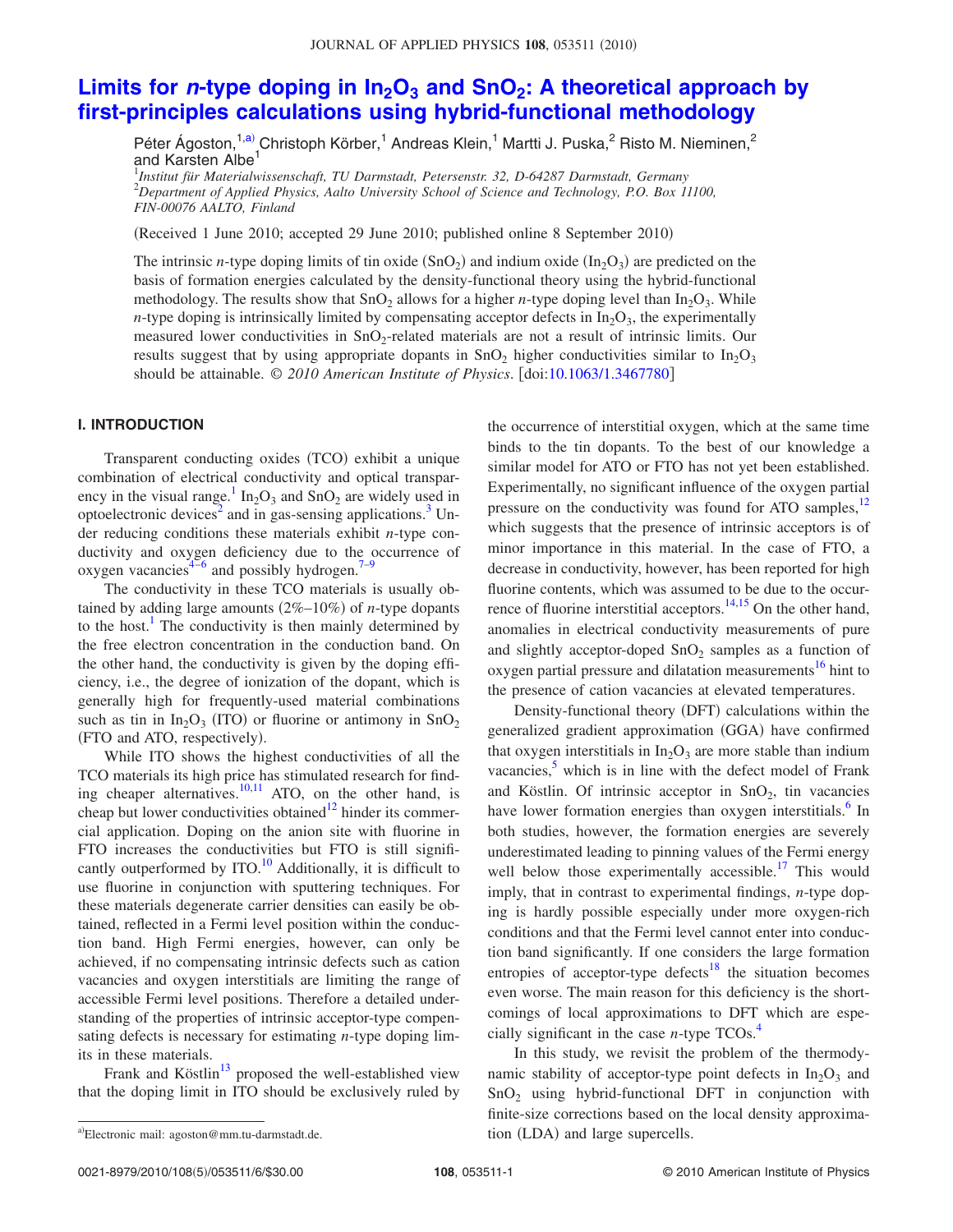#### **II. METHODOLOGY**

#### **A. Computational approach**

Total energy calculations were carried out using the VI-ENNA *AB INITIO SIMULATION PACKAGE*. [19,](#page-5-17)[20](#page-5-18) For the representation of exchange and correlation we use the hybridfunctionals HSE06 and PBE0 for  $In_2O_3$  and  $SnO_2$ , respectively. $21-24$  $21-24$  The two functionals are closely related and only differ by the value of the range-separation parameter which we have adjusted in order to reproduce the band gaps. Within this approach the band-gap problem is resolved and no correction schemes need to be applied. The potentials due to the nuclei and the core electrons were represented by the projector augmented wave scheme[.25](#page-5-21)[,26](#page-5-22) The plane wave-cutoff energy was set to 500 eV to assure well converged results (better than 0.01 eV/atom). Except for the nonlocal-exchange part of PBE0/HSE06 calculations, the Brillouin-zones were sampled with  $2 \times 2 \times 2$  Monkhorst–Pack *k*-point grids.<sup>27</sup> Ionic relaxations were carried out until the forces on the unclamped ions decayed to less than 0.01 eV/Å.

Within the hybrid-functionals scheme, structural as well as thermodynamic parameters are reproduced well and the band gaps agree closely with the experimental values. $28-30$  $28-30$ 

In the case of hybrid-functional calculations we used supercells containing 72 and 80 atoms for  $SnO<sub>2</sub>$  and  $In<sub>2</sub>O<sub>3</sub>$ , respectively. Due to the high computational cost a systematic finite-size scaling using hybrid functionals is not yet feasible.

#### **B. Finite-size effects**

Because of the existence of highly charged defect states (charge  $q = -3$  for V<sub>In</sub> and  $q = -4$  for V<sub>Sn</sub>), the effects of the finite cell-size have to be considered and corrected. In this case the electrostatic image charge interactions arising from electrostatic monopoles embedded in a jellium countercharge is the dominating energy contribution. Based on the LDA calculations using cell sizes up to 640 and 576 atoms for  $In_2O_3$  and  $SnO_2$ , respectively, we have confirmed the *E*  $\sim$ V<sup>-1/3</sup> long-range scaling behavior in our calculations including full structural relaxation of the supercells at constant volume. Since we observed the expected long-range interaction regime in our calculations we obtained the correction term  $\Delta E = E_{80/72}^{\text{LDA}} - E_{\infty}^{\text{LDA}}$  by fitting the two first terms of the Makov–Payne series.<sup>31</sup> We have taken the defect formation energies as obtained from the hybrid-functional calculations and added the LDA finite-size correction term to them. For highly charged defects this LDA correction can be seen as a lower boundary of the positive correction values, since the static dielectric constant is overestimated by the LDA. Additional hybrid-functional calculations with cell sizes of 40 and 162 for  $In_2O_3$  and  $SnO_2$ , respectively, confirmed this trend. Therefore, also our calculated formation energies mark a lower boundary with respect to the finite-size correction. Using this setup we predicted approximate doping limits arising due to the occurrence of intrinsic acceptor defects in  $In_2O_3$ and  $SnO<sub>2</sub>$ .

<span id="page-2-0"></span>TABLE I. Comparison of calculated and experimentally measured properties of  $In_2O_3$  and  $SnO_2$  and their constituent phases, i.e., In and Sn metals and the oxygen dimer. Calculations for the compounds and the elements were carried out using the LDA as well as the HSE06 and PBE0 functional for In<sub>2</sub>O<sub>3</sub>/In and SnO<sub>2</sub>/Sn, respectively.  $\Delta H^f$ ,  $E_G$ , *a*, *c*, and  $r_0$  denote the compound heat of formation in eV/f.u.'s, band-gap in eV's, lattice constants in Å, and the dimer bond length in Å respectively.

|                | Experiment                                              | LDA     | HSE06   | PBE <sub>0</sub> |
|----------------|---------------------------------------------------------|---------|---------|------------------|
|                | Indium oxide (bixbyite, Ia3, SG.206)                    |         |         |                  |
| a <sub>0</sub> | $10.117^a$                                              | 10.15   | 10.23   |                  |
| $E_G$          | $2.6 - 2.9^b$                                           | 1.2     | 2.6     |                  |
| $\Delta H^f$   | $-9.47^{\rm d}$                                         | $-10.6$ | $-10.1$ |                  |
|                | Tin oxide (rutile, $P4_2/mnm$ , SG.136)                 |         |         |                  |
| $\overline{a}$ | $4.738^{a}$                                             | 4.73    |         | 4.76             |
| $\mathcal{C}$  | $3.188^{a}$                                             | 3.20    |         | 3.19             |
| $E_G$          | 3.6                                                     | 1.2     |         | 3.6              |
| $\Delta H^f$   | $-6.01d$                                                | $-6.8$  |         | $-6.7$           |
|                | Indium (tetragonal, I4/mmm, SG.139)                     |         |         |                  |
| $\mathfrak a$  | $3.332^{\circ}$                                         | 3.37    | 3.35    |                  |
| $\mathcal{C}$  | $4.471^{\circ}$                                         | 4.35    | 4.64    |                  |
|                | $\beta$ -tin (tetragonal, 14 <sub>1</sub> /amd, SG.141) |         |         |                  |
| $\overline{a}$ | $5.831^{\circ}$                                         | 5.72    |         | 5.80             |
| $\mathcal{C}$  | $3.181$ <sup>c</sup>                                    | 3.20    |         | 3.26             |
| Oxygen (dimer) |                                                         |         |         |                  |
| $r_0$          | $1.208^{\circ}$                                         | 1.22    | 1.21    | 1.21             |

 $\frac{a}{b}$ Reference [33.](#page-6-3)

<sup>b</sup>References [28](#page-5-24) and [34.](#page-6-4)

 $c$ Reference [35.](#page-6-5)

Reference [36.](#page-6-6)

#### **III. RESULTS**

#### **A. Defect energetics**

The formation energies were obtained as a function of the chemical potentials of the constituents  $\mu_i$  and the Fermi energy  $E_F$  in all relevant charge states q as<sup>[32](#page-6-2)</sup>

$$
\Delta G_D^q = G_{def}^q - G_{host} - \sum_i n_i \mu_i + q(E_{VBM} + E_F),\tag{1}
$$

where the Gibbs free energies of the supercells with  $(G_{def}^q)$ and without  $(G_{host})$  the defect are taken at the zerotemperature and zero-pressure limits. The reference for the Fermi energy is the valence band maximum (VBM) of the host material. The allowed stability region is given by the heat of formation of the host compound which we have ob-tained using the hybrid functionals (see Table [I](#page-2-0)).

Figure [1](#page-3-0) shows the finite-size corrected formation energies of the acceptor defects in  $In_2O_3$  and  $SnO_2$  for maximally reducing conditions. At this limit the formation energies of all acceptors attain their highest values and are therefore suitable for the discussion of maximum doping limits. For the two materials the doping limits are approximately given by the lowest-energy intersections of the formation energies with the zero energy line in the left part of the figure. For both materials the intersections are significantly  $(>2$  eV) beyond the conduction band minimum (CBM) rendering the materials truly *n*-dopable. Moreover, it is very clear that  $SnO<sub>2</sub>$  is intrinsically compensated only at Fermi energies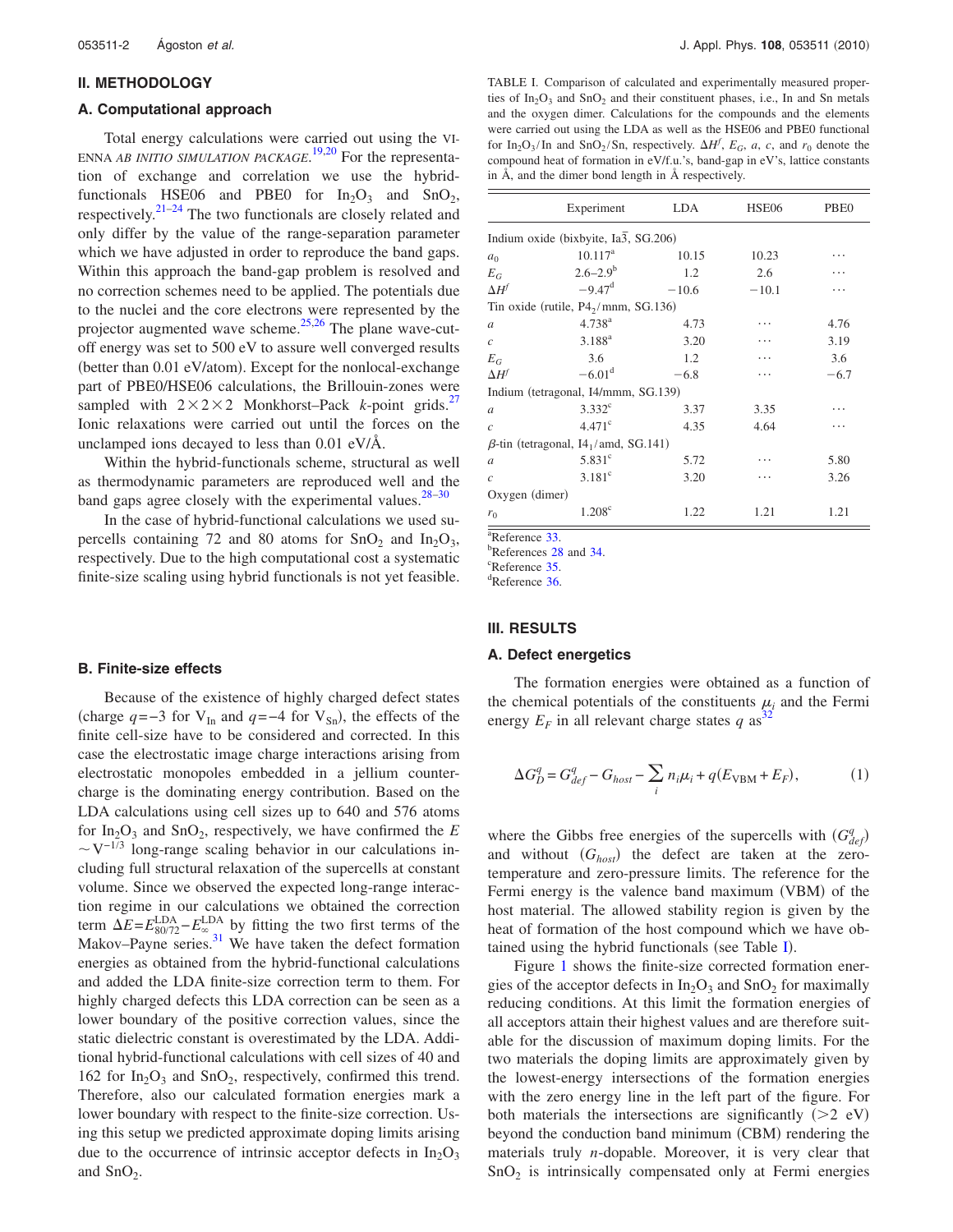<span id="page-3-0"></span>

FIG. 1. (Color online) On the left: formation energies of acceptor defects in  $SnO<sub>2</sub>$ , and  $In<sub>2</sub>O<sub>3</sub>$  in the metal-rich limit (left). On the right: formation energies of acceptor defects at the conduction band minima as a function of the oxygen chemical potential. The stability limits for the two materials are similar (see Table [I](#page-2-0).

considerably higher than  $In_2O_3$ . Namely, in this limit the compensation occurs above  $\sim$  4.7 eV and  $\sim$  5.7 eV for  $In_2O_3$  and  $SnO_2$ , respectively.

This result is not obtained using the  $LDA$ ,  $GGA$ , or  $GGA+U$  (Ref. [37](#page-6-7)) functionals. Very generally, the (semilocal functionals are not able to provide a description of these TCO materials in accordance with experiments, $1,10$  $1,10$  $1,10$  i.e., the formation energies are significantly overestimated for donors,<sup>4[,38](#page-6-8)</sup> whereas they are underestimated for acceptors as we showed in this study. In practice, under experimental deposition/annealing conditions, the oxygen chemical potential is not fully at the reducing limit but may have typically values between  $\mu o = (-1.0) - (-2.0)$  eV (this is true, e.g., for the conditions of T=600 °C and  $p_{O_2} < p_{O_2}^{\text{ambient}}$ .<sup>[39](#page-6-9)</sup> For this reason we have plotted in the right part of Fig. [1](#page-3-0) the formation energies of the acceptor defects in their predominant charge states for the Fermi level at the CBM as a function of the oxygen chemical potential. Thus, the *n*-dopability of both materials can be compared irrespective of the different band gaps. The figure illustrates the fact that unless degenerate doping is achieved, in both materials no acceptor defect can contribute significantly to the defect equilibria. For example, the formation energy of the double negative oxygen interstitial in In<sub>2</sub>O<sub>3</sub> is  $\sim$ 1 eV in the oxidizing limit and for the Fermi energy at the CBM. Since the oxidizing limit is unrealistic at elevated temperatures and the Fermi energy is generally below the CBM for undoped and oxidized  $In_2O_3$ samples,  $40-42$  $40-42$  we can exclude the occurrence of intrinsic acceptor defects under any experimentally accessible conditions. As can be seen in the left part of Fig. [1](#page-3-0) this effect is even more pronounced for  $SnO<sub>2</sub>$ . For the Fermi energy at the CBM and at most oxidizing conditions the formation energies of both acceptors are larger than 1.8 eV. Note also that the use of the calculated heats of formation for the determination of the stability range underestimates the formation energies in the oxygen-rich limit whereas the values are more reliable in the metal-rich limit.<sup>43</sup>

In  $In_2O_3$  oxygen interstitials are the predominant acceptor defects with the charge state *q*=−2. However, the indium vacancy is energetically very close to the interstitial at the doping limit, which is easily reached in ITO. In fact, based on the estimated extrapolation error of the finite-size scaling, the remaining uncertainties of the exchange-correlation functionals, and the zero-temperature approximation,  $18$  it is not possible to surely predict the energetic order of the acceptor defects at the doping limit. Based on experiment the oxygen interstitial was suggested to compensate the donors.<sup>13</sup> According to our calculations it is safe to assume that indium vacancies will be present in considerable numbers at high Fermi energy values. This finding is also consistent with the remarkable mobility observed for Sn cation dopants in ITO (Ref. [40](#page-6-10)) presuming a vacancy-mediated migration mechanism. For a further clarification of this point, defect-defect interactions among the donor dopants and acceptors should be still investigated.

In  $SnO<sub>2</sub>$  the energetic order of the defects is unambiguous with the vacancies more stable than the oxygen interstitials. This is consistent with the previous LDA calculations $\delta$ and can be explained by the close packing of the rutile structure which makes the incorporation of large anion interstitials energetically expensive. The close packing is also reflected in a strong structural relaxation of the neighboring atoms around the oxygen interstitial in  $SnO<sub>2</sub>$  $SnO<sub>2</sub>$  $SnO<sub>2</sub>$  (see Fig. 2). For

<span id="page-3-1"></span>

FIG. 2. (Color online) Comparison of the structural relaxations of oxygen interstitials in  $SnO<sub>2</sub>$  and  $In<sub>2</sub>O<sub>3</sub>$ . The outward relaxation of neighboring oxygen atoms is especially large in  $SnO<sub>2</sub>$ . Oxygen anions and the metal cations are marked with O and M, respectively.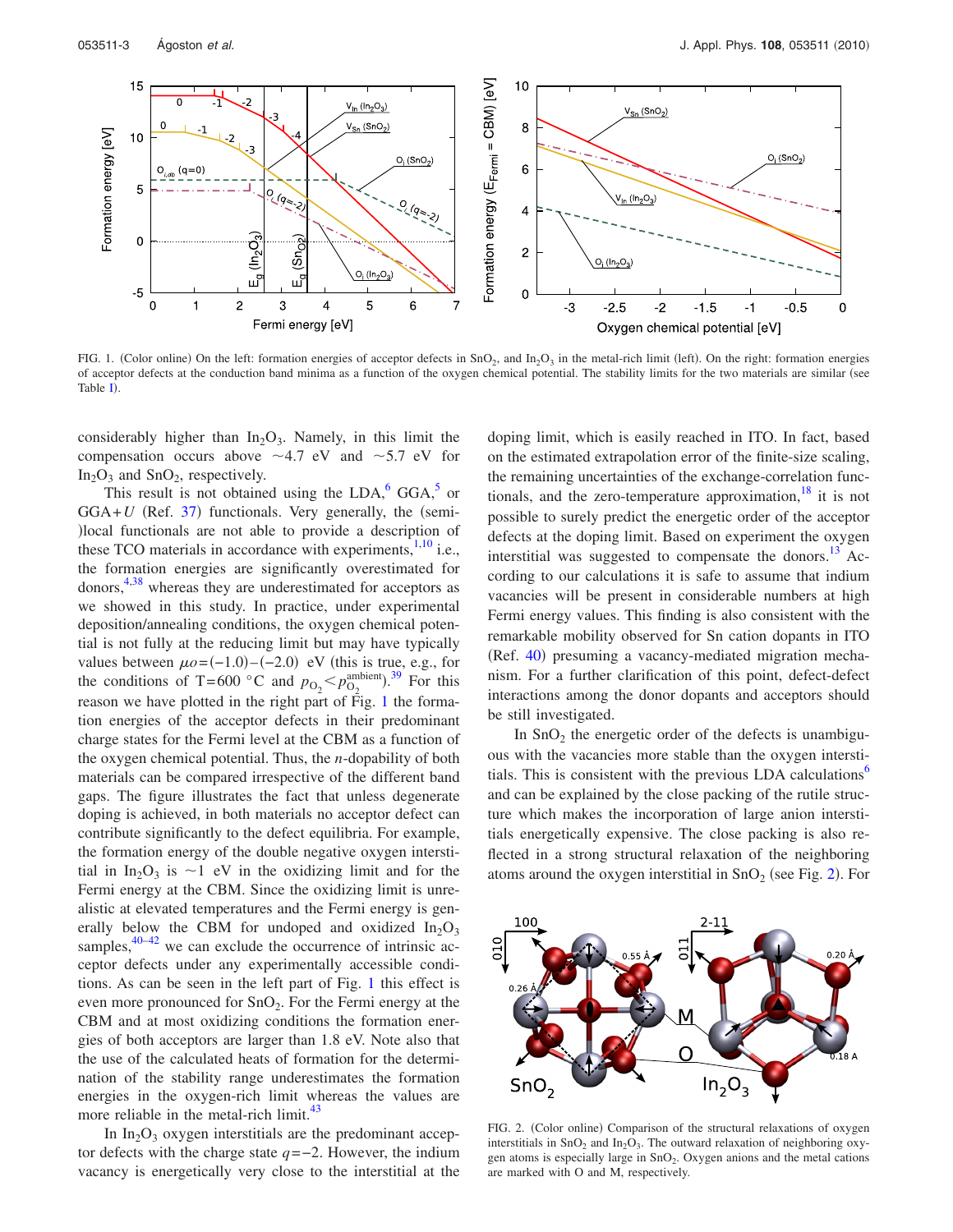the same reason also the charge-state transition  $(0/-2)$  is found at high Fermi level positions for  $SnO<sub>2</sub>$  (left part of Fig.  $1$ ).

The formation volume of the interstitial oxygen, i.e., the elastic strain can be decreased by releasing two electrons and forming a neutral oxygen dumbbell configuration on a regular oxygen lattice site. This covalently bonded configuration is, therefore, more stable than the negative charge state for Fermi level positions throughout the whole band-gap. In the negative state the surplus atom is necessarily located in the interstitial region due to the destabilization of the covalent bond upon electron addition. In comparison, the structural relaxation around the interstitial in  $In_2O_3$  is much weaker due to the presence of the large interstitial sites within the bixby-ite structure (Fig. [2](#page-3-1)). Therefore the energetic cost for the accommodation of the negative interstitial is low and the charge transition level  $(0/-2)$  is below the CBM.

#### **B. Electron concentration**

According to our hybrid-functional calculations the formation energies of acceptor defects generally increase in comparison with the LDA/GGA results. Within our choice of hybrid functionals, which reproduce the experimental band gaps, the increase is clearly larger for  $SnO<sub>2</sub>$  than in  $In<sub>2</sub>O<sub>3</sub>$ . This contradicts with the experimental trend indicating doping difficulties for  $\text{SnO}_2$  but not for  $\text{In}_2\text{O}_3$ .<sup>[10](#page-5-7)</sup> In order to illustrate this finding more clearly, we have calculated the electron concentrations self-consistently on the basis of the finite-size corrected formation energies of acceptor defects obtained from hybrid-DFT total energy calculations.

The defect concentrations were obtained by the usual Boltzmann type expression,

$$
c = c_0 \exp\left(\frac{-\Delta G_f}{k_B T}\right),\tag{2}
$$

where  $c_0$  is the concentration of available sites for the defect and  $\Delta G_f$  the free energy of defect formation. Since we are presently only interested in the defect properties of the intrinsic acceptors, the *n*-dopant is assumed to be ideal in this calculation, i.e., it has the ionization probability of unity and it is ideally soluble. For both materials we use temperatureindependent parabolic band edges with effective electron and hole masses of 0.3  $m_e$  and 0.6  $m_h$ , respectively.<sup>1</sup> Because the Fermi level can enter into the conduction band, we use the Fermi function instead of the Boltzmann approximation in order to integrate the charge carriers densities. Note that by relaxing the above approximations our arguments for the theory-experiment discrepancy in *n*-type doping are further strengthened. Namely, nonparabolic bands, band-gap renormalization,<sup>44</sup> and a temperature dependent band gap<sup>4</sup> would result in a slower increase in the Fermi level in the conduction band as a function of the free electron concentration. Therefore our calculated carrier concentrations represent lower bounds.

Figure [3](#page-4-0) shows the free electron concentration due to heavy *n*-type doping as a function of the oxygen partial pressure in the range from  $10^{-15}$  to  $10^5$  Pa, which is accessible within experiments. The oxygen partial pressure is obtained

<span id="page-4-0"></span>

FIG. 3. (Color online) Free electron concentration in  $In_2O_3$  and  $SnO_2$  as a function of the oxygen partial pressure. The results are shown for the temperature of 600 °C and for three different doping levels. For comparison, also the corresponding LDA results are given.

from the oxygen chemical potential via the ideal gas law and using electrochemical tables for the temperature of 600  $\degree$ C.<sup>39[,43](#page-6-12)</sup> The conductivities are given for three different doping concentrations of  $2 \times 10^{20}$ ,  $6 \times 10^{20}$ , and 2  $\times$  10<sup>21</sup> cm<sup>-3</sup>, corresponding to the range of ~1% – 10% of substituted cations.

The free electron concentrations are highest at low oxygen pressures and mainly determined by the doping concentrations. For every dopant concentration there is a characteristic pressure at which the electron concentration begins to decay with increasing oxygen pressure. This characteristic transition is also found in experiments for ITO (Ref. [46](#page-6-15)) and has a temperature dependence such that it shifts to higher oxygen pressures at higher temperatures. Our selected temperature of 600 °C corresponds to an average deposition/ annealing temperature<sup>12</sup> and results for other temperatures can be obtained by shifting the oxygen pressure scale in the figure.

For the dopant concentration of  $6 \times 10^{20}$  cm<sup>-3</sup> the decay of free electron concentration for  $SnO<sub>2</sub>$  is found at oxygen pressures which are more than eight orders of magnitude higher than those for  $In_2O_3$ . Further, for the lower dopant concentration of  $2 \times 10^{20}$  cm<sup>-3</sup> neither of the materials suffers from compensation effects in the whole range of oxygen pressures. In comparison, as shown in Fig. [3](#page-4-0) the acceptor defects lead to a strong compensation when the smaller LDA formation energies are used instead of the hybrid-functional ones. Additionally, according to the LDA results  $In_2O_3$  appears to be more dopable than  $SnO<sub>2</sub>$ , a trend which is inverted with respect to the hybrid-functional results. This is due to the larger LDA band-gap error for  $SnO<sub>2</sub>$  than for In<sub>2</sub>O<sub>3</sub>. The failure of the LDA to describe the strong *n*-type behavior of these TCOs is reflected in the fact that using LDA formation energies for the acceptor defects a partialpressure independent region is not reached for the selected realistic dopant concentrations and environmental conditions (Fig. [3](#page-4-0)).

As we have pointed out above, our calculated free electron concentrations are likely to represent lower boundaries. The uncertainties, which are still connected to the actual experimental band-gap of  $In_2O_3$  cannot alter our conclusions. Namely, by using the largest presently-suggested band-gap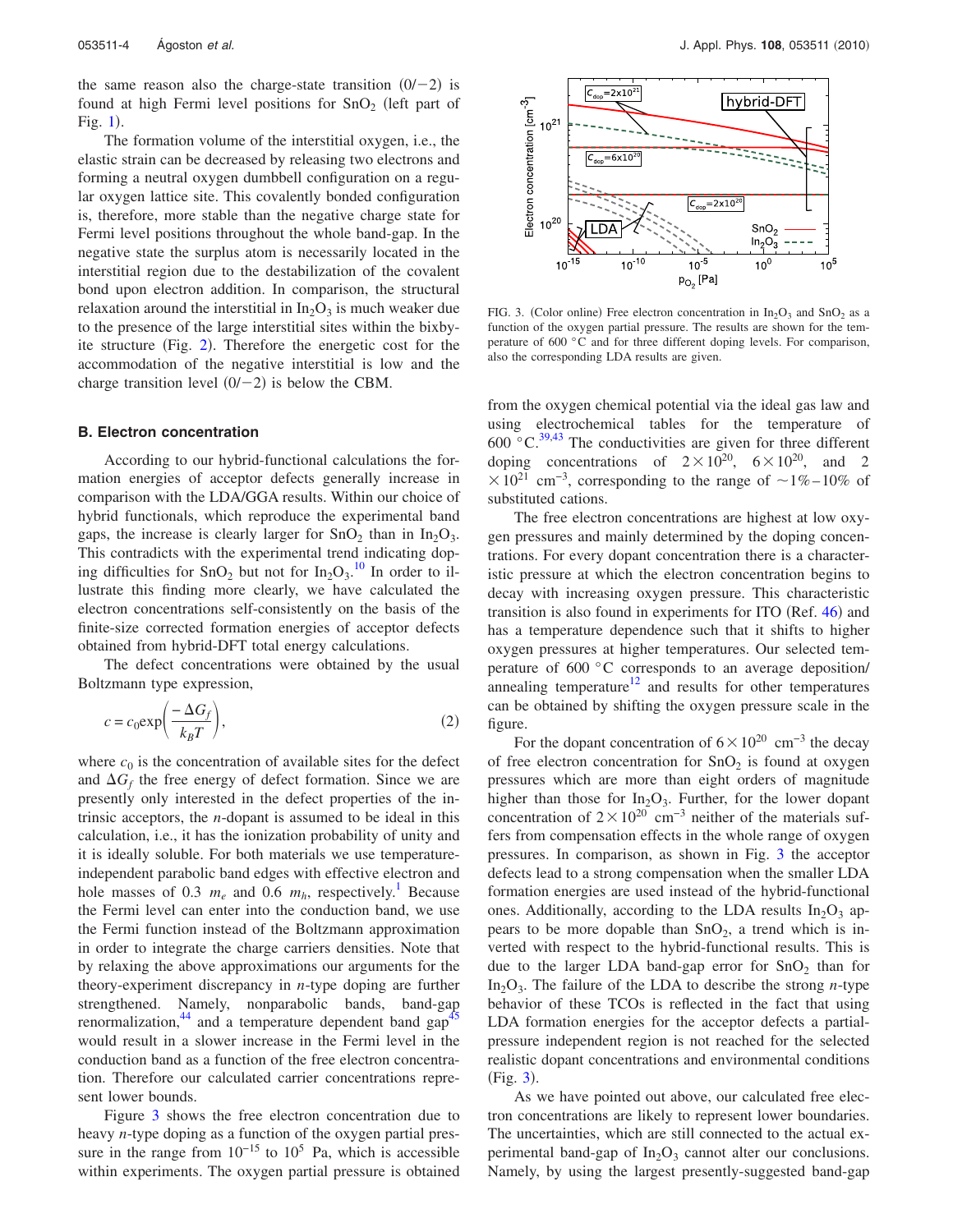value for  $In_2O_3$  (Refs. [34](#page-6-4) and [47](#page-6-16)) for tuning the rangeseparation parameter of the exchange correlation functional does not lead to increased formation energies for the Fermi level at the CBM. Band-gap-related ambiguities do not arise in the case of  $SnO<sub>2</sub>$ .

Our findings are surprising in the light of the experiments, since the conductivities reported for ITO are generally higher than in any TCO material related to  $SnO<sub>2</sub>$ . Therefore, according to our hybrid-DFT results the origin of the significantly lower free electron concentrations in  $SnO<sub>2</sub>$  is not due to intrinsic acceptor defects. The results therefore suggest that the limitations of *n*-type doping in  $SnO<sub>2</sub>$  mainly arise due to dopant-specific properties rather than properties intrinsically related to  $SnO<sub>2</sub>$ . A further optimization of *n*-type doping with respect to the resulting free electron concentrations is therefore possible.

For FTO the doping limit is conjectured to be caused by interstitial fluorine defects<sup>12[,15](#page-5-12)</sup> which is now convincingly supported by our calculations. To the best of our knowledge the reason for the low electron concentrations of ATO is presently not known. Beside the occurrence of  $Sb<sup>3+</sup>$  instead of  $Sb^{5+}$  (Refs. [48](#page-6-17) and [49](#page-6-18)) which could act as acceptor, the segregation of the Sb-dopant is a possible, often-considered origin for low electron concentrations.<sup>50</sup> However, our calculations predict a low abundance of cation vacancies and thereby a good kinetic stability of cation dopants against vacancy-mediated migration in  $SnO<sub>2</sub>$ . The kinetics will therefore be slow even if there is a tendency for segregation. More specifically our calculations explain that segregation cannot be observed for ATO (Ref. [12](#page-5-9)) but it is possible for ITO (Ref. [40](#page-6-10)) using a comparable experimental setup. As we have shown above, higher cation vacancy concentrations can be expected for highly-doped  $In_2O_3$  samples. Since the mobility of indium vacancies is not prohibitively large<sup>51</sup> a higher mobility of cation dopants and higher segregation kinetics can be expected in  $In_2O_3$  than in  $SnO_2$ . In this study we do not present results on specific donor dopants. A comprehensive study of the compensation mechanisms with specific dopant/material combinations is to follow.

#### **IV. SUMMARY AND CONCLUSION**

We have reinvestigated the electron compensation in two TCO materials  $In_2O_3$  and  $SnO_2$ . We have shown that within the hybrid-functional-DFT description  $In_2O_3$  and  $SnO_2$  are highly-*n*-type dopable against the formation of intrinsic acceptors. We have obtained for  $In_2O_3$  a doping limit which is in good agreement with experiments. This reflects the robustness of the methodology used. Most importantly, we have obtained for  $SnO<sub>2</sub>$  a doping limit, which is beyond the experimentally-observed one. We conclude that for  $SnO<sub>2</sub>$  the lower measured electron concentrations are therefore not a consequence of any intrinsic acceptor of the material.

Our general result is that  $SnO<sub>2</sub>$  is more robust toward high Fermi level values and should allow for a higher maximum doping than has so far been reached in experiment. This conclusion is unlikely to be altered by any approximation used in our calculations. Our findings in turn state that the source for lower conductivities in  $SnO<sub>2</sub>$  in comparison

with  $In_2O_3$  are related to the dopants presently used (F and Sb). While the doping limit in  $In_2O_3$  is given by intrinsic acceptors the conductivities are limited by other processes in SnO2. Likely explanations for the presently observed doping limits are therefore either the low ionization rate of the dopants, extrinsic acceptors, low solubility, or defect-defect interactions. Further improvements of cheap  $SnO<sub>2</sub>$  based TCO materials are therefore possible by using other dopants and dopant combinations.

#### **ACKNOWLEDGMENTS**

We acknowledge the financial support through the Sonderforschungsbereich 595 "Fatigue of functional materials" of the Deutsche Forschungsgemeinschaft and the Academy of Finland through the center of Excellence Program (2006–2011). Moreover, this work was made possible by grants for computing time at CSC computing facilities in Espoo, Finland, and FZ-Juelich. We also acknowledge financial support through a bilateral travel program funded by the German foreign exchange server (DAAD).

- <span id="page-5-1"></span> $\frac{1}{2}$ D. S. Ginley and C. Bright, MRS Bull. **25**, 15 (2000).
- <span id="page-5-2"></span><sup>3</sup>J. H. W. Goepel and J. Zemel, *Sensors: A Comprehensive Survey, Chemical and Biochemical Sensors* (VCH, Weinheim, 1991), Vol. 2.<br><sup>4</sup> P. Ágoston, *V.* Alba, *P. M. Nigminon, and M. J. Buske, Phys.*
- <span id="page-5-3"></span><sup>4</sup>P. Ágoston, K. Albe, R. M. Nieminen, and M. J. Puska, *[Phys. Rev. Lett.](http://dx.doi.org/10.1103/PhysRevLett.103.245501)* **103**, 245501 (2009).
- <span id="page-5-14"></span> ${}^{5}S$ . Lany and A. Zunger, [Phys. Rev. Lett.](http://dx.doi.org/10.1103/PhysRevLett.98.045501) **98**, 045501 (2007).
- <span id="page-5-4"></span><sup>6</sup>C. Kılıç and A. Zunger, [Phys. Rev. Lett.](http://dx.doi.org/10.1103/PhysRevLett.88.095501) **88**, 095501 (2002).
- <span id="page-5-5"></span><sup>'</sup>S. Limpijumnong, P. Reunchan, A. Janotti, and C. G. Van de Walle, *[Phys.](http://dx.doi.org/10.1103/PhysRevB.80.193202)* **[Rev. B](http://dx.doi.org/10.1103/PhysRevB.80.193202) 80, 193202 (2009).**<br> ${}^{8}$ A **V** Singh A Inpotti M
- <sup>8</sup>A. K. Singh, A. Janotti, M. Scheffler, and C. G. V. de Walle, *[Phys. Rev.](http://dx.doi.org/10.1103/PhysRevLett.101.055502)* **[Lett.](http://dx.doi.org/10.1103/PhysRevLett.101.055502) 101**, 055502 (2008).
- <span id="page-5-6"></span><sup>9</sup>P. D. C. King, R. L. Lichti, Y. G. Celebi, J. M. Gil, R. C. Vilão, H. V. Alberto, J. Piroto Duarte, D. J. Payne, R. G. Egdell, I. McKenzie, C. F. McConville, S. F. J. Cox, and T. D. Veal, *[Phys. Rev. B](http://dx.doi.org/10.1103/PhysRevB.80.081201)* 80, 081201 (2009). McConville, S. F. J. Cox, and T. D. Veal, *Phys. Rev. B* **80**, 081201 (2009).<sup>10</sup>T. Minami, [Semicond. Sci. Technol.](http://dx.doi.org/10.1088/0268-1242/20/4/004) **20**, 35 (2005).
- <span id="page-5-7"></span><sup>10</sup>T. Minami, Semicond. Sci. Technol. **20**, 35 (2005).<br><sup>11</sup>K. Ellmer, [J. Phys. D](http://dx.doi.org/10.1088/0022-3727/34/21/301) **34**, 3097 (2001).
- <span id="page-5-9"></span><span id="page-5-8"></span><sup>11</sup>K. Ellmer, J. Phys. D **34**, 3097 (2001).<br><sup>12</sup>C. Körber, P. Ágoston, and A. Klein, [Sens. Actuators B](http://dx.doi.org/10.1016/j.snb.2009.03.067) **139**, 665 (2009).
- <span id="page-5-10"></span><sup>13</sup>G. Frank and G. Köstlin, [Appl. Phys. A: Mater. Sci. Process.](http://dx.doi.org/10.1007/BF00619080) 27, 197  $(1982)$ .
- <span id="page-5-11"></span><sup>14</sup>C. Agashe and S. S. Major, [J. Mater. Sci.](http://dx.doi.org/10.1007/BF00356009) **31**, 2965 (1996).
- <span id="page-5-12"></span><sup>15</sup>C. D. Canestraro, M. M. Oliviera, R. Vlasaski, M. V. S. da Silva, D. G. F. David, I. Pepe, A. F. da Silva, L. S. Roman, and C. Persson, [Appl. Surf.](http://dx.doi.org/10.1016/j.apsusc.2008.06.113) [Sci.](http://dx.doi.org/10.1016/j.apsusc.2008.06.113) 255, 1874 (2008).
- <span id="page-5-13"></span><sup>16</sup>B. Kamp, R. Merkle, R. Lauck, and J. Maier, [J. Solid State Chem.](http://dx.doi.org/10.1016/j.jssc.2005.07.019) 178,  $3027(2005)$ .
- <span id="page-5-15"></span><sup>17</sup>A. Klein, A. Körber, C. Wachau, F. Säuberlich, Y. Gassenbauer, S. P. Harvey, and T. O. Mason, [Thin Solid Films](http://dx.doi.org/10.1016/j.tsf.2009.05.057) 518, 1197 (2009).
- <span id="page-5-16"></span><sup>18</sup>P. Ágoston and K. Albe, *[Phys. Chem. Chem. Phys.](http://dx.doi.org/10.1039/b900280d)* **11**, 3226 (2009).
- <span id="page-5-17"></span><sup>19</sup>G. Kresse and J. Furthmüller, *[Phys. Rev. B](http://dx.doi.org/10.1103/PhysRevB.54.11169)* 54, 11169 (1996).
- <span id="page-5-18"></span><sup>20</sup>G. Kresse and J. Furthmüller, [Comput. Mater. Sci.](http://dx.doi.org/10.1016/0927-0256(96)00008-0) 6, 15 (1996).
- <span id="page-5-19"></span><sup>21</sup>J. Heyd, G. E. Scuseria, and M. Ernzerhof, [J. Chem. Phys.](http://dx.doi.org/10.1063/1.1564060) 118, 8207  $(2003)$ .
- <sup>22</sup>J. Heyd, G. E. Scuseria, and M. Ernzerhof, [J. Chem. Phys.](http://dx.doi.org/10.1063/1.2204597) **124**, 219906  $(2006)$ .
- $^{23}$ J. Perdew, M. Ernzerhof, and K. Burke, [J. Chem. Phys.](http://dx.doi.org/10.1063/1.472933) **105**, 9982 (1996).
- <span id="page-5-20"></span><sup>24</sup>J. Paier, M. Marsman, K. Hummer, G. Kresse, I. C. Gerber, and J. G. Ángyán, [J. Chem. Phys.](http://dx.doi.org/10.1063/1.2187006) **124**, 154709 -
- <span id="page-5-21"></span><sup>25</sup>P. E. Blöchl, *[Phys. Rev. B](http://dx.doi.org/10.1103/PhysRevB.50.17953)* **50**, 17953 (1994).
- <span id="page-5-22"></span><sup>26</sup>G. Kresse and D. Joubert, *[Phys. Rev. B](http://dx.doi.org/10.1103/PhysRevB.59.1758)* 59, 1758 (1999).
- <span id="page-5-23"></span> $^{27}$ H. J. Monkhorst and J. D. Pack, *[Phys. Rev. B](http://dx.doi.org/10.1103/PhysRevB.13.5188)* 13, 5188 (1976).
- <span id="page-5-24"></span><sup>28</sup>A. Bourlange, D. J. Payne, R. G. Egdell, J. S. Foord, P. P. Edwards, M. O. Jones, A. Schertel, P. J. Dobson, and J. L. Hutchison, [Appl. Phys. Lett.](http://dx.doi.org/10.1063/1.2889500) **92**, 092117 (2008).
- $^{29}$ A. Walsh, J. L. F. D. Silva, S.-H. Wei, C. Körber, A. Klein, L. F. J. Piper, A. DeMasi, K. E. Smith, G. Panaccione, P. Torelli, D. J. Payne, A. Bour-

<span id="page-5-0"></span><sup>&</sup>lt;sup>1</sup>H. L. Hartnagel, A. K. J. Dawar, and C. Jagadish, *Semiconducting Transparent Thin Films* (Institute of Physics, Bristol, 1995).<br><sup>2</sup>D, S. Ginloy and C. Pricht, MBS Pull, 25, 15 (2000).